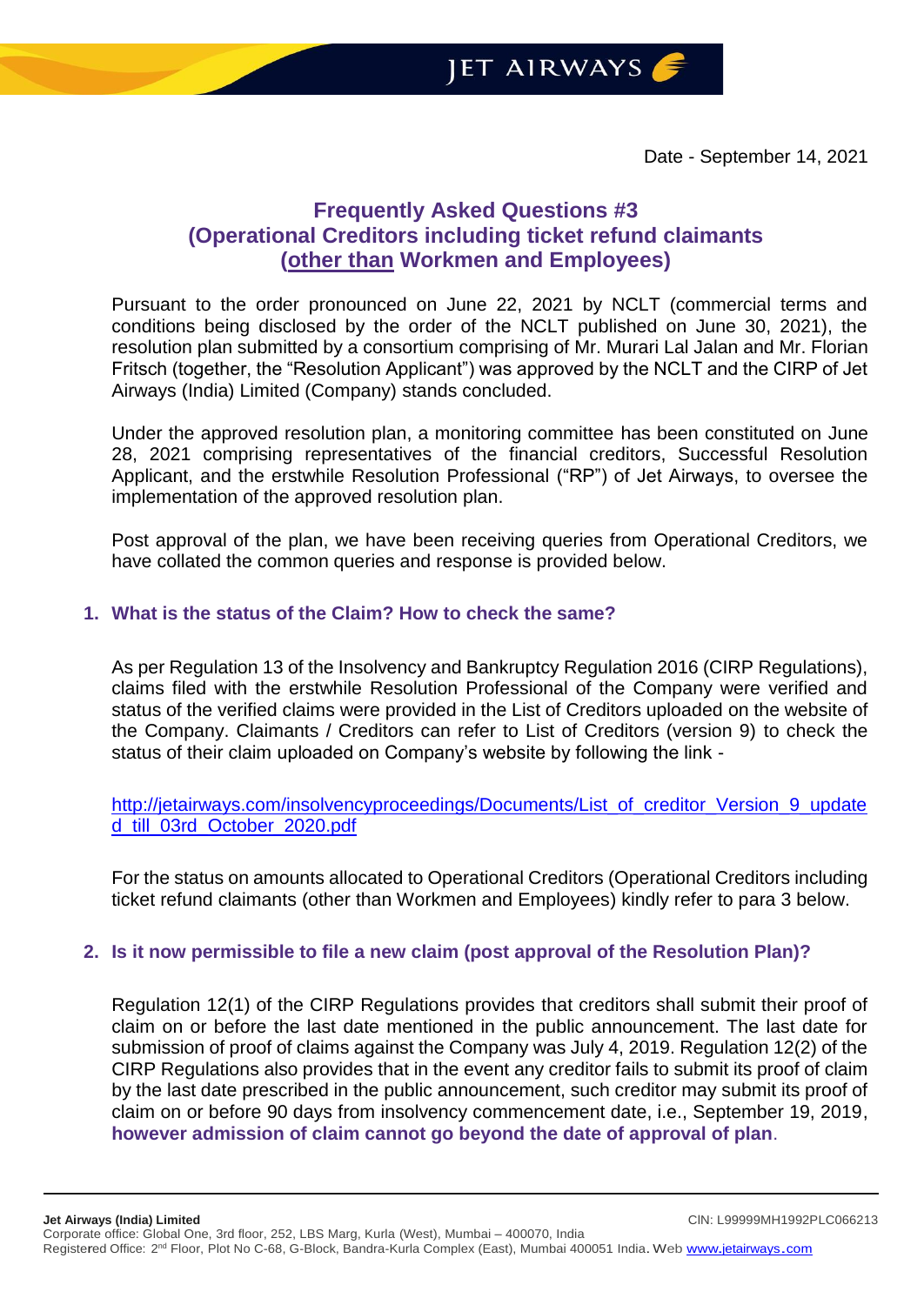# JET AIRWAYS

Further, as disclosed to the stock exchanges, legally compliant resolution plans were finalized and placed before the Committee of Creditors (CoC) for voting on October 03, 2020. CoC approved resolution plan is also filed with Hon'ble NCLT on November 05, 2020 and the same is approved by NCLT on June 25, 2021 vide its order dated June 22, 2021 (detailed copy of the approved resolution plan received on June 30, 2021). As Hon'ble NCLT already approved the resolution plan, it is not legally permissible to take any new claim on records (period of filing the claim is already over).

#### **3. What is the amount allocated to creditors (ticket refund claimants) under the approved resolution plan?**

As per the provision of Regulation 39 (5A) of the Insolvency and Bankruptcy Board of India Regulations, 2016, erstwhile Resolution Professional intimated each claimant, the principle, or formulae for payment of debts under the approved resolution plan. Intimations provided to claimants under Regulation 39 (5A) were also uploaded on the website of the company. Claimants can refer to the below documents for amount allocated under the approved Resolution plan.

Key terms of the amount allocated under the approved Resolution plan is provided under Annexure 1 (Ticket Refund claimants) and Annexure 2 (Operational Creditors (other than Workmen & Employees and Ticket Refund).

Claimants can refer to the detailed documents as issued by the erstwhile RP, by referring to the below link:

#### **Notice issued to Ticket Refund Claimants:**

[http://jetairways.com/insolvencyproceedings/Documents/898e\\_20210710\\_Notice\\_to\\_Ticket](http://jetairways.com/insolvencyproceedings/Documents/898e_20210710_Notice_to_Ticket_Refund_Claimants.pdf) Refund Claimants.pdf

#### **Notice issued to Operational Creditors (other than Workmen & Employees and Ticket Refund)**

http://jetairways.com/insolvencyproceedings/Documents/898c\_20210710\_Notice\_to\_OCs other than Workmen and Employees and Ticket Refund.pdf

## **4. What are the Condition Precedents in the plan? What is the effective date? When the amount will be credited?**

Approved Resolution Plan by Hon'ble NCLT includes the following conditions to be fulfilled:

- *(a) Validation of AOP of the Corporate Debtor by DGCA & MoCA;*
- *(b) Submission and approval of the Business Plan to DGCA & MoCA;*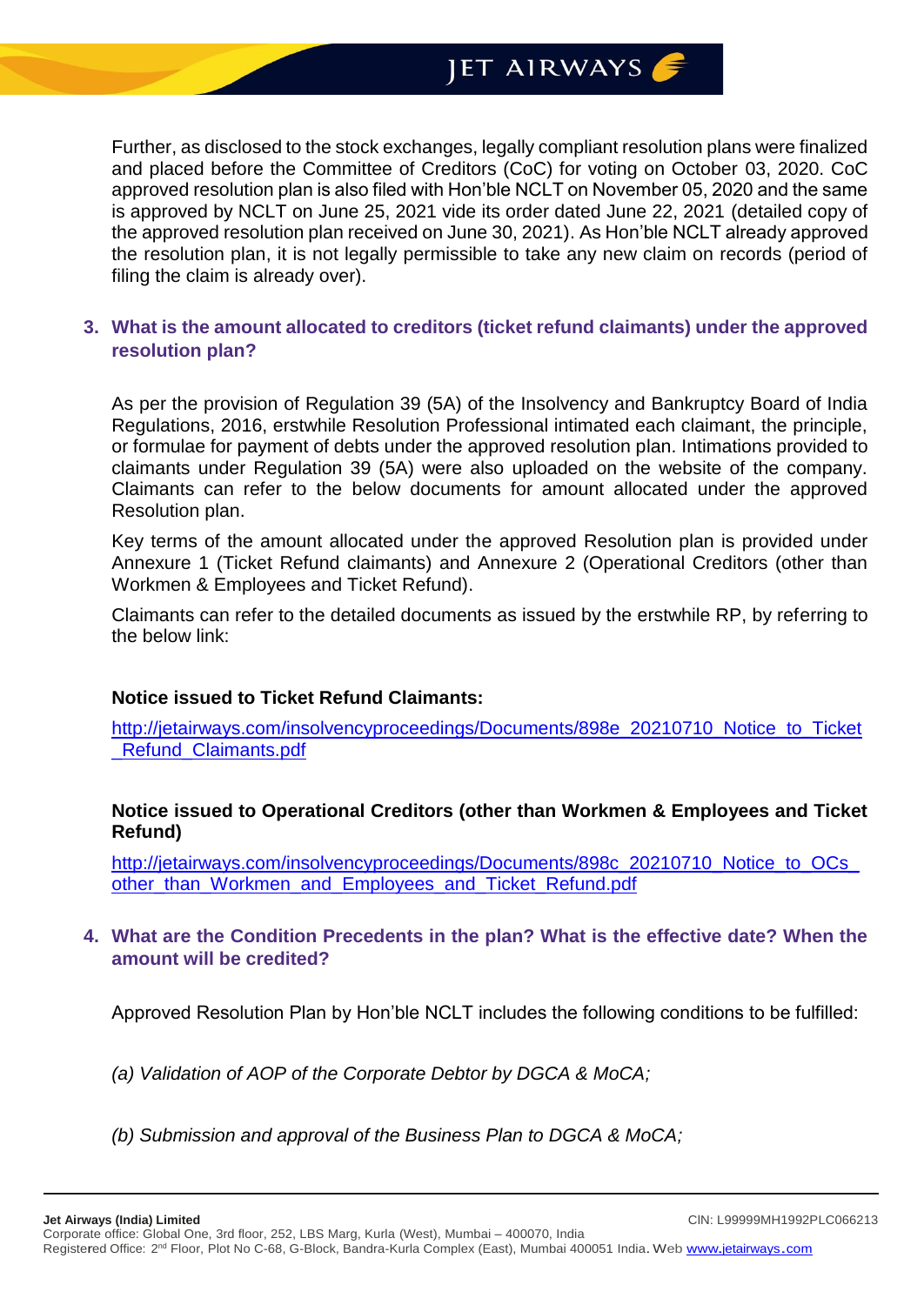*(c) Slots Allotment Approval for DGCA and MoCA;*

*(d) International Traffic Rights Clearance in compliance with Applicable Laws;*

*(e) The Scheme of Demerger filed, as part of this Resolution Plan shall have been approved under Applicable Laws.*

The date of fulfilment of all the conditions (as stated above) shall be the **"Effective Date"** for the purposes of the Resolution Plan.

Further, the approved Resolution Plan provides for the payment to Operational Creditors (other than Workmen and Employees) by the **175th day from the Effective Date.**

Successful Resolution applicant (SRA) is in the process of taking necessary approvals from Regulatory Authorities and fulfillment of other conditions as provided in the approved Resolution Plan, and once these approvals are in place, Claimant / Creditors shall be informed about the refund process along with the timelines.

## **5. Whether refund will be provided against each ticket or each claim?**

The amount allocated under the approved resolution plan is against each admitted claim as included in the List of Creditors and not against each ticket. For admitted claims up to INR 15,000, refund will be processed as per actuals, and for admitted claims over INR 15,000, subject to a maximum of INR 15,000 (on fulfillment of certain terms and conditions) as per the timeline specified in para 4 above.

Please refer Para 7 below for further clarification with respect to bookings done via travel agents/travel companies.

#### **6. What are the Next steps to get the refund? Do we require to fill any additional form?**

No additional form is required to be fill for ticket refund amount as allocated under the approved Resolution Plan. Once the conditions mentioned under point 4 above are fulfilled, next steps along with the timeline will be duly informed to the creditors appearing in the List of Creditors (Version 9 updated till October 03, 2019).

[http://jetairways.com/insolvencyproceedings/Documents/List\\_of\\_creditor\\_Version\\_9\\_update](http://jetairways.com/insolvencyproceedings/Documents/List_of_creditor_Version_9_updated_till_03rd_October_2020.pdf) [d\\_till\\_03rd\\_October\\_2020.pdf](http://jetairways.com/insolvencyproceedings/Documents/List_of_creditor_Version_9_updated_till_03rd_October_2020.pdf)

#### **7. Agent has filed the claim, what will be the process of receiving the refund?**

Claimants who have filed the claim and whose name is appearing along with the admitted amount of claim in the List of Creditors (version 9) will receive the refunds as provided under the approved Resolution Plan. Cases wherein claim is filed by the travel agents / travel companies (online or offline), refund of amounts capped at INR 15,000 for each Claimant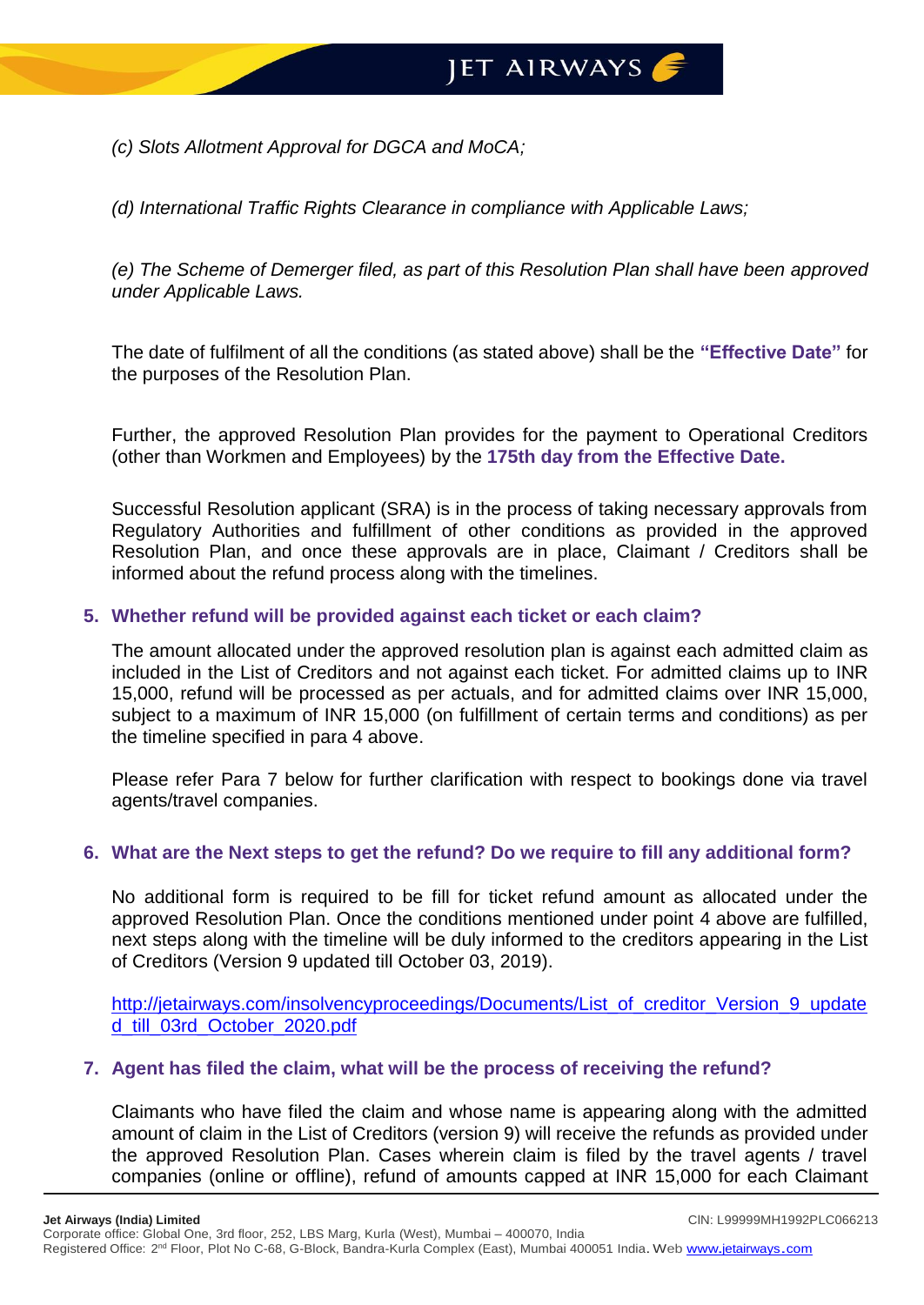(i.e., for each travel agent/ travel company) and will be initiated (after fulfilment of conditions mentioned under point 4 above) to the respective travel agents / travel companies directly. Claims of all individuals/corporates who booked their tickets through travel agents/ travel companies shall be settled by their travel agents / travel companies directly. Further, travel agents / travel companies having claims of more than one client will only be entitled for cash refunds (subject to a maximum of INR 15,000 and fulfilment of certain terms and conditions) to enable them to distribute the said amounts amongst their clients/ customers, in a manner deemed appropriate by them. Such individual/corporates who have booked their tickets through travel agents/travel companies should not reach out to Jet Airways or RP team for refund queries etc. as no further responses can be provided directly to them.

#### **8. We require Cash refund (and not credit for future tickets), how to register for the same?**

Ticket refund claimants, by default will be provided Cash refund option unless any claimant specifically opt for Credit for future tickets. Process to opt for Credit for future tickets will be intimated to ticket refund claimant once the conditions as specified under para 4 are fulfilled.

#### **IMPORTANT:**

Common queries received from Operational Creditors have been responded above, for any further query; please send your mail to [ticket.jetclaims@in.gt.com.](mailto:ticket.jetclaims@in.gt.com)

#### **KINDLY DO NOT MARK ANY OTHER E-MAIL IDS FOR COMMUNICATION WITH RESPECT TO CLAIMS.**

\*\*\*\*\*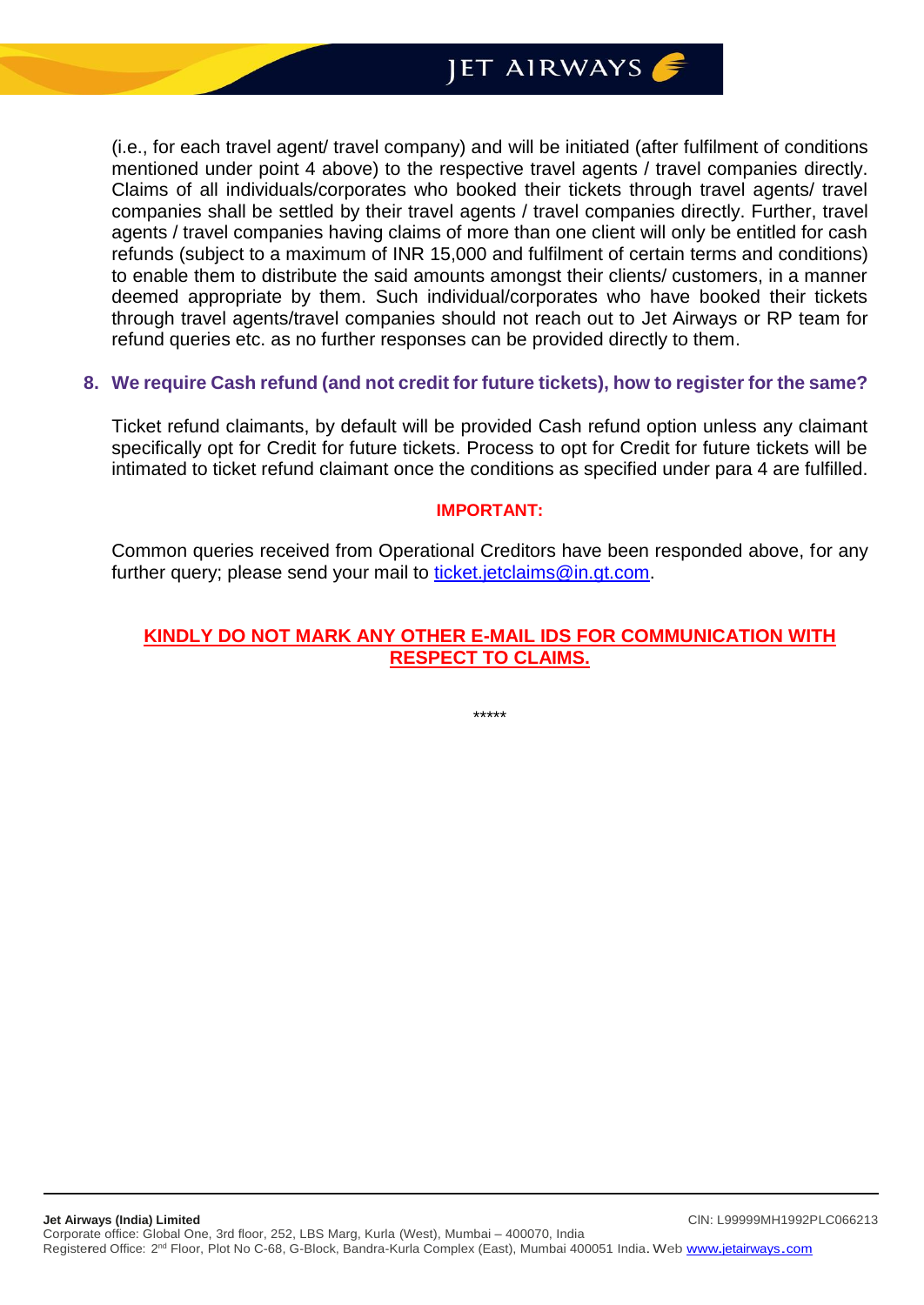## **Annexure 1 – Key Terms of the amount allocated to Ticket Refund claimants under the approved resolution plan**

The Resolution Plan provides the following options to Operational Creditors (classified as Ticket Refund in the list of creditors) towards settlement of amounts due to them by Jet Airways:

## **(a) Cash refund:**

- For claims up to INR 15,000, refund will be processed as per actuals.
- For claims over INR 15,000, refund will be processed to a maximum of INR 15,000.

#### **OR**

## **(b) Credit for future tickets:**

- For claims up to INR 15,000, credit for future tickets will be provided as per actual admitted claim amounts.
- For claims above INR 15,000, credit for future tickets will be provided subject to a maximum of INR 15,000.
- Credit for future tickets will be issued in the form of redeemable vouchers in the multiples of INR 1,000/- (equivalent to INR 1,000 worth of credit for future tickets).
- Vouchers will be transferable in nature (prior to issuance of any ticket). No tickets will be transferable in nature.
- Vouchers can be redeemed against more than 1 (one) ticket.
- The window period of future credit shall be one year from the Effective Date. The beneficiaries shall however, get themselves registered within 180 days from the Effective Date to avail the facility.

As per Section 31(1) of the Code, the Resolution Plan as approved by NCLT is binding on Jet Airways and its employees, members, creditors, including the Central Government, any State Government or any local authority to whom a debt in respect of the payment of dues arising under any law for the time being in force, such as authorities to whom statutory dues are owed, guarantors and other stakeholders involved in the Resolution Plan.

The amounts payable under the Resolution Plan and as per the principles mentioned above are subject to reconciliation based on the final position of the insolvency resolution process costs (and any other changes to the claims position as may be directed by any judicial authority).

\*\*\*\*\*